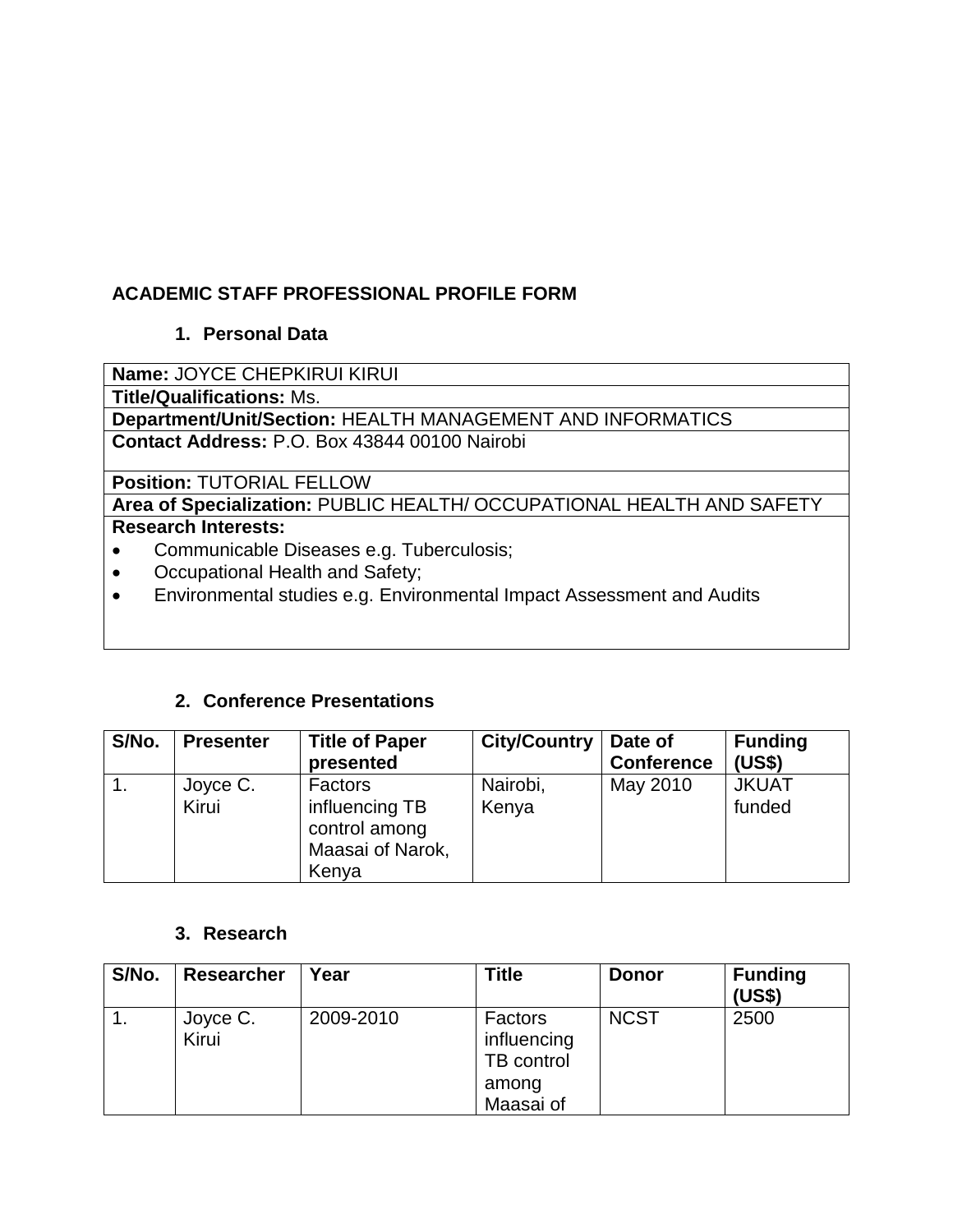|  | . .arOK, lim |  |
|--|--------------|--|
|  |              |  |

# **4. Funded projects**

| S/No. | <b>Researcher</b> | Year | <b>Title</b> | <b>Donor</b> | <b>Funding</b><br>(US\$) |
|-------|-------------------|------|--------------|--------------|--------------------------|
|       |                   |      |              |              |                          |
|       |                   |      |              |              |                          |
|       |                   |      |              |              |                          |

## **5. Publications**

| S/No. | <b>Author</b>                       | Year | <b>Title</b>                                                                                                             | Journal                                                      | <b>ISBN/ISSN</b><br><b>Reference</b><br>No. |
|-------|-------------------------------------|------|--------------------------------------------------------------------------------------------------------------------------|--------------------------------------------------------------|---------------------------------------------|
|       | Anselimo<br>Makokha, Joyce<br>kirui | 2011 | Socioeconomic<br>and cultural<br>factors<br>influencing TB<br>control among<br>the Maasai of<br>Narok District,<br>Kenya | East African<br>Journal of<br><b>Public</b><br><b>Health</b> | Under<br>review by<br>the panel             |

## **6. Consultancy and community service**

| S/No.          | <b>Consultant</b><br>(s)  | <b>Consulting</b><br>Person/Body/<br>Organization | Year | <b>Title Consultancy</b><br><b>Service</b>                                                     | <b>Payment</b><br>(US\$) |
|----------------|---------------------------|---------------------------------------------------|------|------------------------------------------------------------------------------------------------|--------------------------|
| $\mathbf{1}$ . | Lead EIA<br>Expert        | <b>Bhundia</b><br>Associates                      | 2009 | <b>Feasibility Study and</b><br>detailed design of<br><b>Maua Water Supply</b>                 |                          |
| 2.             | <b>Lead EIA</b><br>Expert | <b>GIBB Africa</b>                                | 2010 | Environmental<br><b>Health &amp; Safety</b><br><b>Audit for Rift Valley</b><br>Railways, Kenya |                          |

## **7. Affiliation to Professional Bodies**

| S/No.   Name of Professional Body                                      |
|------------------------------------------------------------------------|
| National Environmental Management Authority (NEMA) as Lead Environment |